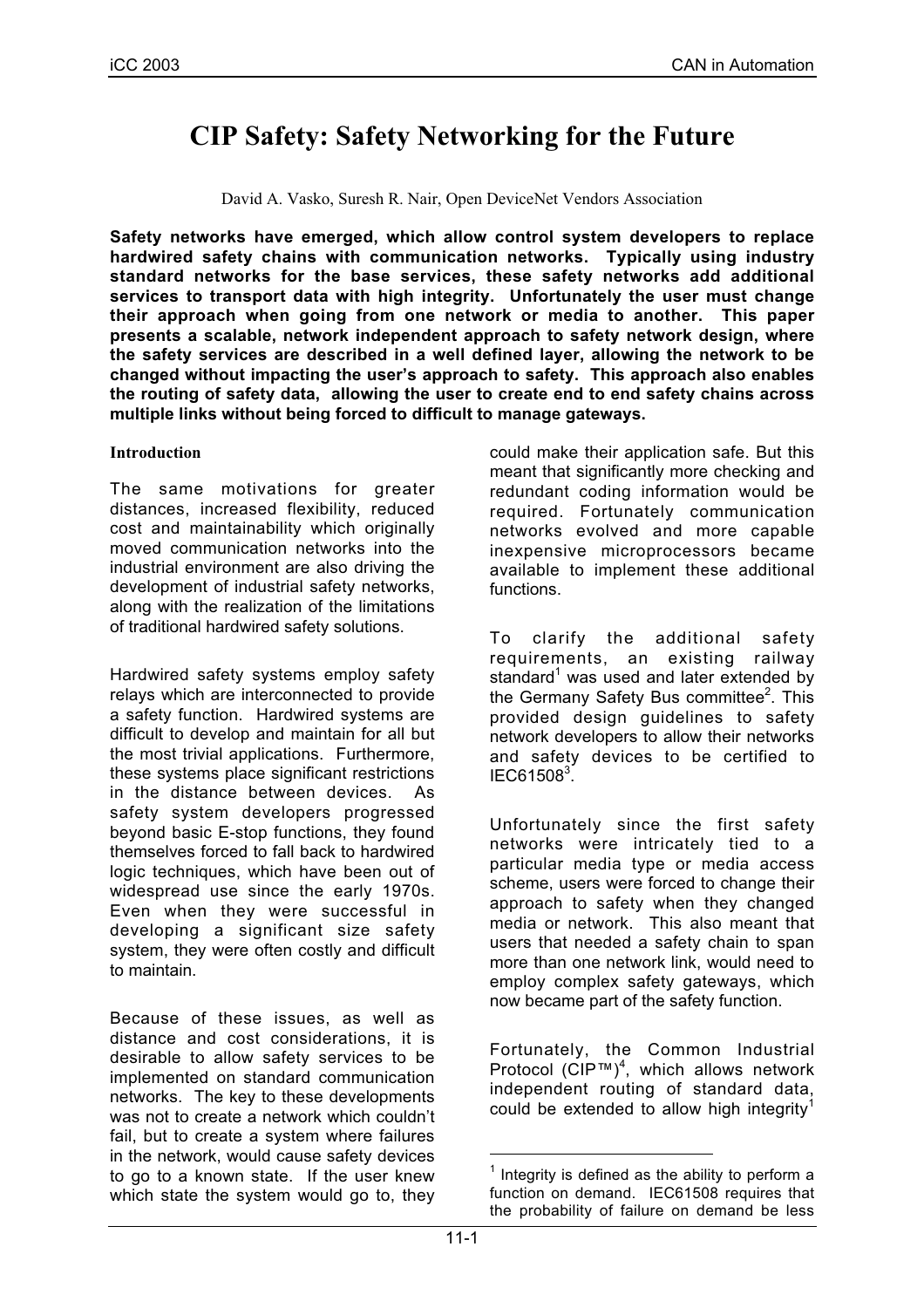safety services. This paper presents a solution for a scalable, routable, network independent safety layer, thus removing the requirement for dedicated safety gateways. Since all safety devices execute the same protocol, independent of which media they resided on, the user approach is consistent and independent of media or network used.

#### **CIP Safety: A Common Industrial Protocol for Safety**

The Common Industrial Protocol (CIP) is designed to allow different networks to be used with a common protocol. Since it is designed to be media and data link independent it allows for expansion to future networks. CIP Safety is the TÜV approved<sup>2</sup> extension to standard CIP. It extends the model by adding CIP Safety application layer functionality, as shown in Figure 1.



*Figure 1: CIP communications layers*

Because the safety application layer extensions do not rely on the integrity of the underlying standard CIP and data link layers, single channel (non-redundant) hardware can be used for the data link communication interface. This same partitioning of functionality allows standard routers to be used to route safety data, as shown in Figure 2. The routing of safety messages is possible, because the end

-

device is responsible for ensuring the integrity of the data. If an error occurs in the transmission of data or in the intermediate router, the end device will detect the failure and take an appropriate action.



*Figure 2: Routing of safety data*

This routing capability allows the creation of DeviceNet™ Safety cells with quick reaction times to be interconnected with other cells via a backbone networks such as EtherNet/IP™ Safety for interlocking, as show in Figure 3. Only the safety data that is needed is routed to the required cell, which reduces the individual bandwidth requirements. The combination of fast responding local safety cells and the inter cell routing of safety data allows users to create significant safety applications with fast response times.



*Figure 3: Network Routing*

## **Implementing Safety**

The CIP Safety application layer is specified using a Safety Validator object. This object is responsible for managing the CIP Safety connections and serves as the interface between the safety application objects and the link layer connections, as shown in Figure 4. The Safety Validator ensures the integrity of the safety data transfers.

than  $10^{-3}$  for high integrity SIL3 safety applications.

 $2$  The CIP Safety concept has been approved by TÜV Rheinland for use in IEC61508 SIL3 and EN954-1 Cat. 4 applications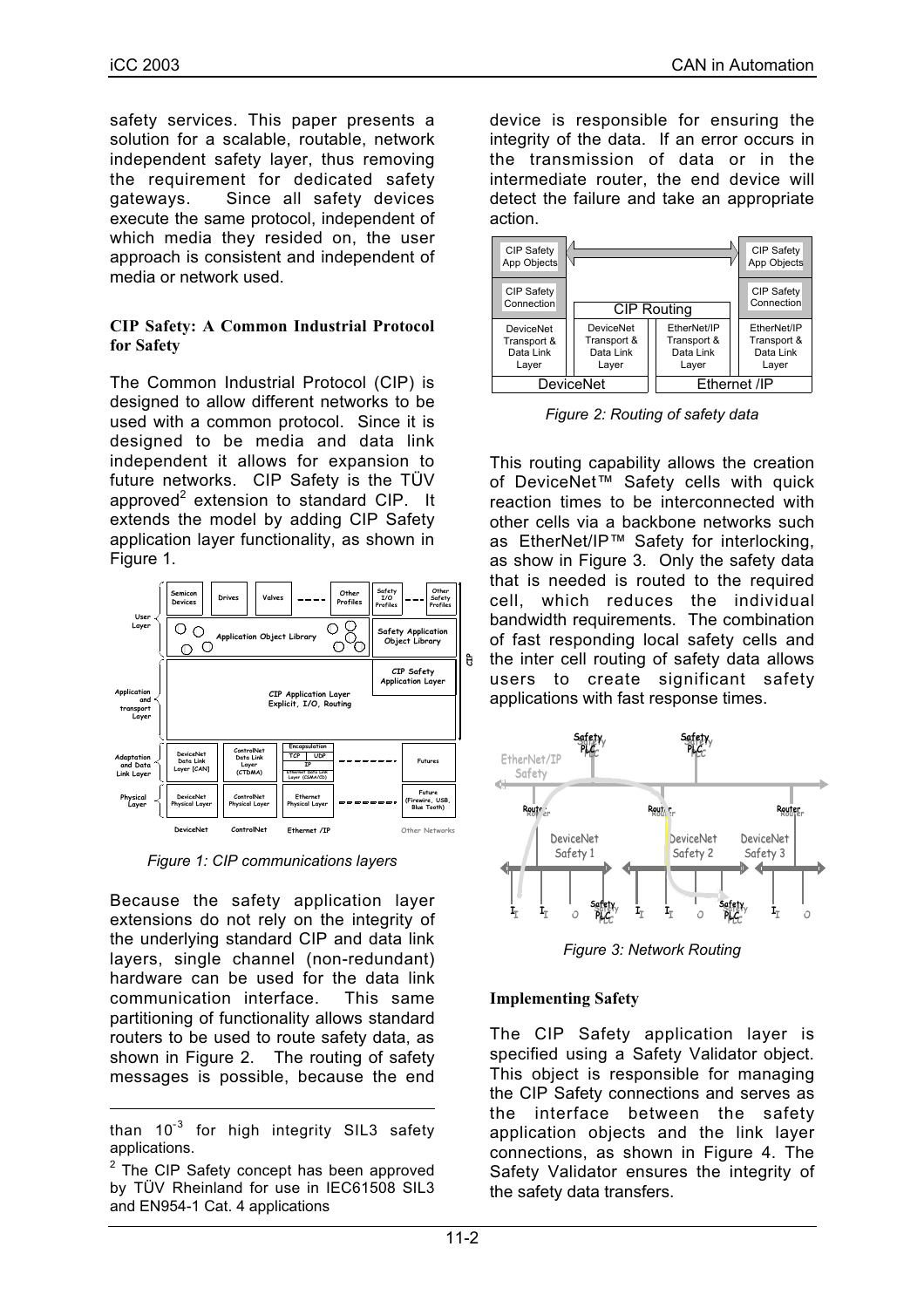

*Figure 4: Relationship of Safety Validators*

- The producing safety application uses an instance of a client validator to produce safety data and ensure time coordination.
- The client uses a link data producer to transmit the data and a link consumer to receive time coordination messages.
- The consuming safety application uses a server validator to receive and check data.
- The server uses a link consumer to receive data and a link producer to transmit time coordination messages.

The link producers and consumers have no knowledge of the safety packet and fulfill no safety function. The responsibility for high-integrity transfer and checking of safety data lies within the Safety Validators.

## **Safety Validators Ensure Integrity**

CIP Safety does not prevent communication errors from occurring, but it ensures transmission integrity by detecting errors and allowing devices to take appropriate actions. The Safety Validator is responsible for detecting these communication errors. The nine communication errors which must be detected are shown in Table  $1<sup>3</sup>$  along with the five measures CIP Safety uses to detect these errors.

|                                            | <b>Measures to detect</b>                    |                                  |                           |                                          |                           |
|--------------------------------------------|----------------------------------------------|----------------------------------|---------------------------|------------------------------------------|---------------------------|
|                                            | communication errors                         |                                  |                           |                                          |                           |
|                                            | Time<br>Expectati<br>on via<br>time<br>stamp | ID for<br>send<br>and<br>receive | Safety<br>CRC             | Redundan<br>cy with<br>Cross<br>Checking | <b>Diverse</b><br>measure |
| Message<br>Repeat                          | X                                            |                                  | $\mathsf{X}^*$            |                                          |                           |
| Message Loss                               | X                                            |                                  | $\overline{\mathsf{X}}^*$ |                                          |                           |
| Message<br>Insertion                       | X                                            | X                                | $\overline{\mathsf{X}}^*$ |                                          |                           |
| Incorrect<br>Sequence                      | X                                            |                                  | $\overline{\mathsf{X}}^*$ |                                          |                           |
| Message<br>Corrupt                         |                                              |                                  | X                         | X                                        |                           |
| Message<br>Delay                           | x                                            |                                  |                           |                                          |                           |
| Coupling of<br>safety and<br>safety data   |                                              | X                                |                           |                                          |                           |
| Coupling of<br>safety and<br>standard data | Χ                                            | X                                | X                         | X                                        | X                         |
| Increased age<br>of data in<br>bridge      | Χ                                            |                                  |                           |                                          |                           |

The Safety CRC provides additional protection for communication errors in fragmented messages.

*Table 1: Error detection measures*

#### **Time Expectation via a Timestamp**

All CIP Safety data is produced with a timestamp which allows safety consumers to determine the age of the produced data. This detection measure is superior to the more conventional reception timers. Reception timers can tell how much time has elapsed since a message was last received, but they do not convey any information about the actual age of the data. A timestamp allows transmission, media access/arbitration, queuing, retry and routing delays to be detected.





<sup>&</sup>lt;sup>3</sup> Initially based on Draft proposal test and certification guideline, safety bus systems, BG Fachausschuß Elektrotechnik 28-May-2000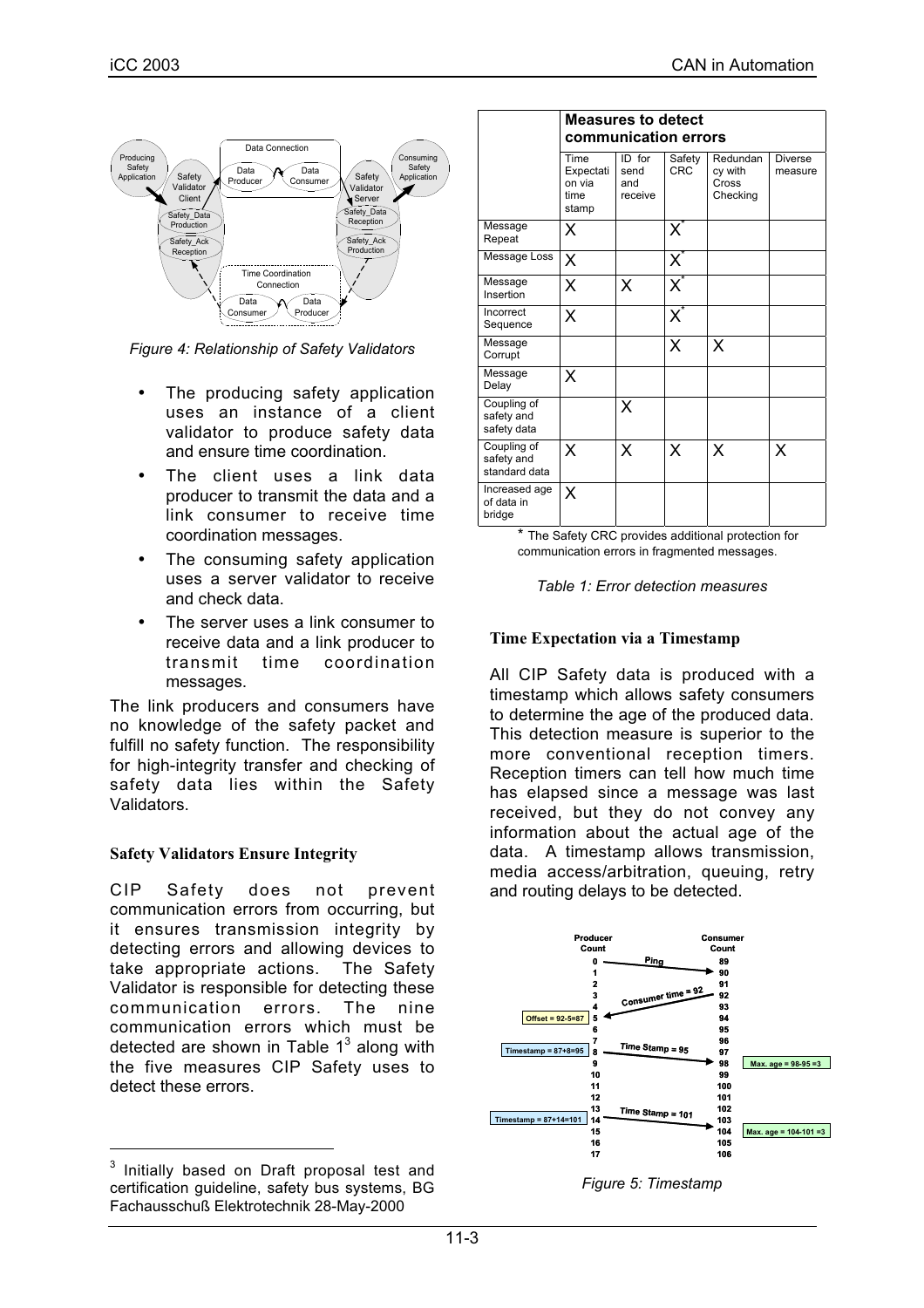Time is coordinated between producers and consumers using ping requests and ping responses, as shown in Figure 5. After a connection is established, the producer will produce a ping request, which causes the consumer to respond with its consumer time. The producer will note the time difference between the ping production and the ping response and store this as an offset value. The producer will add this offset value to its producer time for all subsequent data transmissions. This value is transmitted as the timestamp. When the consumer receives a data message it subtracts its internal clock from the timestamp to determine the data age. If the data age is less than the maximum age allowed, the data is applied, otherwise the connection goes to the safety state. The device application is notified so that the connection safety state can be appropriately reflected.

The ping request and response sequence is repeated periodically to correct for any drift in producer or consumer crystal drift.

## **Production IDentifier (PID)**

A Production IDentifier is encoded in each data production to ensure that each received message arrives at the correct consumer. The PID is derived from an electronic key, the device Serial Number and the CIP Connection Serial Number. Any device inadvertently receiving a message with the incorrect PID will go to a safety state. Any device that doesn't receive a message within the expected time interval with the correct PID will also go to a safety state. This measure ensures that messages are routed correctly in multilink applications.

## **Safety CRC (Cyclic Redundancy Code)**

All safety transfers on CIP Safety use Safety CRCs to ensure the integrity of the transfer of information. The Safety CRCs serve as the primary measure to detect possible corruption of transmitted data. They provide detection up to a Hamming

distance $4$  of 4 for each data transfer section, though the overall Hamming distance coverage is greater for the complete transfer due to the redundancy of the protocol. The Safety CRCs are generated in the safety producers and checked in the safety consumers. Intermediate routing devices do not examine the Safety CRCs. Thus by employing end-to-end Safety CRCs, the individual data link CRCs are not part of the safety function. This eliminates certification requirements for intermediate devices and helps to ensure that the safety protocol is independent of the network technology. The Safety CRC also provides a strong protection mechanism which allows underlying data link errors such as bit stuffing<sup>5</sup> or fragmentation errors to be detected.

The individual link CRCs are not relied on for safety, but they are still enabled. This provides an additional level of protection and noise immunity, by allowing data retransmission for transient errors at the local link.

## **Redundancy and Crosscheck**

Data and CRC redundancy with cross checking provides an additional measure of protection by detecting possible corruption of transmitted data. They effectively increase the Hamming distance of the protocol. These measures allow long safety data packets, up to 250 bytes, to be sent with high integrity. For short packets of 2 bytes or less, data redundancy is not required; however, redundant CRCs are cross checked to ensure integrity.

## **Diverse Measures for Safety and Standard**

The CIP Safety protocol is present only in safety devices; this prevents standard devices from masquerading as a safety device.

 $4$  Hamming distance used in communication theory to measure the minimum number of bit errors required before a transmission error may not be detected.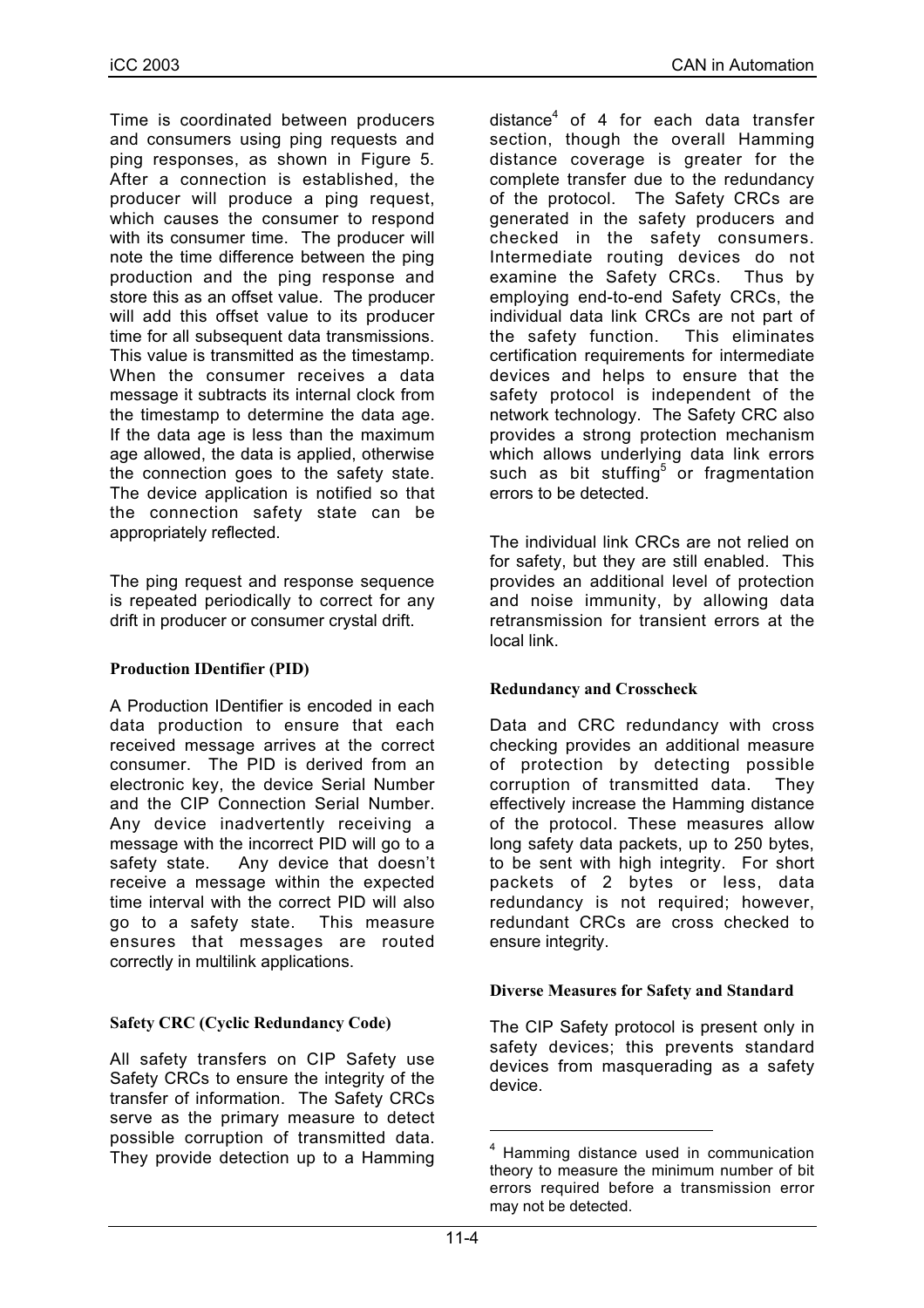#### **Safety Connections**

CIP Safety provides two types of safety connections:

- Single-Cast
- Multi-Cast

A Single-Cast, as shown in Figure 6, allows a Safety Validator Client to be connected to a Safety Validator Server using two link layer connections.



*Figure 6: Single-Cast Connection*

A Multi-Cast connection, as shown in Figure 7, allows up to 15 Safety Validator Servers to consume safety data from a Safety Validator Client. When the first Safety Validator Server establishes a connection with a Safety Validator Client, a pair of link layer connections are established, one for data and time correction and one for time coordination. Each new Safety Validator Server will use the existing data and time correction connection and establish a new time coordination connection with the Safety Validator Client.





To optimize the throughput on DeviceNet, three data link connections are used for each Multi-Cast connection, as shown in Figure 8. The data and time correction messages are sent on separate connections. This allows short messages to be transmitted on DeviceNet within a single CAN frame and reduces the overall bandwidth, since the time correction and time coordination messages are sent at a much slower periodic interval .

When Multi-Cast messages are routed off link, the router combines the data and time correction messages from DeviceNet and separates them when messages reach DeviceNet. Since the safety message contents are unchanged, the router provides no safety function.





#### **Message Packet Sections**

CIP Safety has four message sections:

- 1) Data section
- 2) Timestamp section
- 3) Time correction section
- 4) Time coordination section

CIP Safety supports two formats for the data section. The short format, shown in Figure 9, provides high integrity transmission for up to 2 bytes of safety data and serves as the primary format for most safety data messages. It includes a single instance of the safety data, an 8-bit Safety CRC and an 8-bit Safety CRC calculated on an inverted image of the data.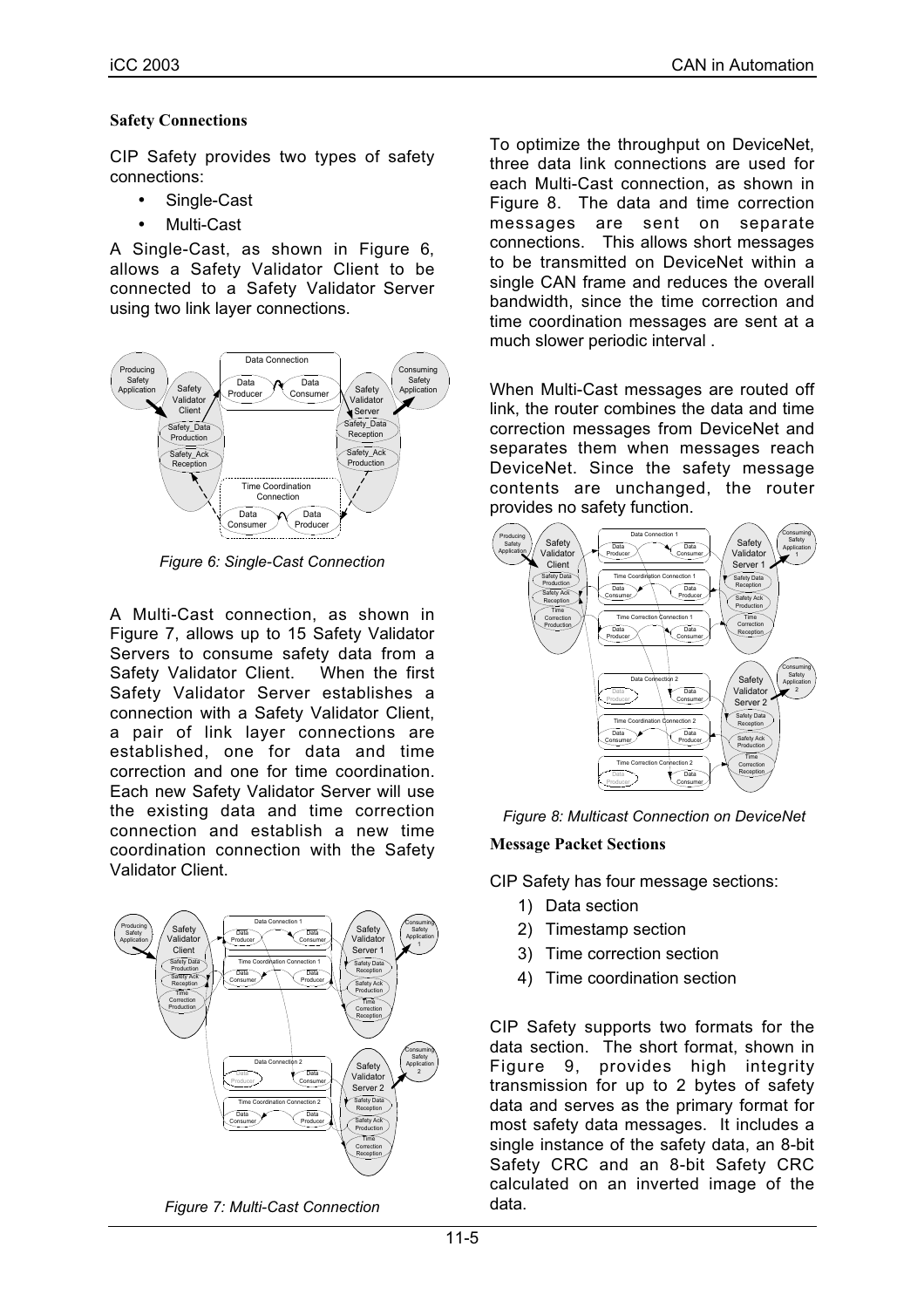|               | Short Data Section |                   |           |
|---------------|--------------------|-------------------|-----------|
| Actual Data   | Mode Byte          | <b>Actual CRC</b> | Comp. CRC |
| $1 - 2$ Bytes |                    | CRC-S1            |           |

*Figure 9: Short data section format (1-2 bytes)*

The long format, shown in Figure 10, provides high integrity transmission for up to 250 bytes of safety data. In the long format the original safety data and inverted safety data are sent along with a 16-bit Safety CRC and a 16-bit Safety CRC of the inverted safety data. This strong protection mechanism allows safety messages to be as long as 250 bytes.

|               | Long Data Section |                                             |  |
|---------------|-------------------|---------------------------------------------|--|
| Actual Data   |                   | Mode Byte Actual CF Complemented Datamp. CR |  |
| 3 - 250 Bytes | CRC-S3            | 3 - 250 Bytes CRC-S3                        |  |

*Figure 10: Long Data Section Format (3-250 bytes)*

The Timestamp section of the protocol, as shown in Figure 11, is used to mark the production time of all safety productions.



*Figure 11 Timestamp Section*

The time correction section, shown in Figure 12, is used only for Multi-Cast messages. It is used to adjust an individual consumer's time count for Multi-Cast connections. This section is not needed in Single-Cast messages because each producer is only associated with a single consumer.

| Ack  | <b>Consumer Time</b> | Ack    | CRC-S <sub>3</sub> |
|------|----------------------|--------|--------------------|
| Bvte | Value                | Byte 2 |                    |

*Figure 12: Time Correction Section (Multi-Cast only)*

The time coordination section, shown in Figure 13, contains the information sent from consumers to producers to correct the time value.

| MCast   Time Correction   MCast |               |        |
|---------------------------------|---------------|--------|
| Value                           | <b>Byte 2</b> | CRC-16 |

*Figure 13: Time coordination section*

#### **The Complete Message Telegrams**

The individual message sections are appended together to form complete message telegrams. Figure 14 through Figure 16 show the message packets for short data messages (1-2 bytes).

The Single-Cast message packet, shown in Figure 14, appends the data section to the timestamp section to form the producer to consumer message packet. The consumer to producer message packet consists entirely of the time coordination message section.

|        |        |                     |       | Data Message |                             |                           |                                            |               |               |
|--------|--------|---------------------|-------|--------------|-----------------------------|---------------------------|--------------------------------------------|---------------|---------------|
| Data 0 | Data 1 | Mode<br><b>Byte</b> | CRC-8 | CRC-8'       | <b>Time Stamp</b>           | CRC-8                     | Producer to Consumer                       |               |               |
|        |        | Short Data Section  |       |              | Time Stamp Section          |                           | <b>Time Coordination</b><br><b>Message</b> |               |               |
|        |        |                     |       |              | <b>Consumer to Producer</b> | <b>Ack</b><br><b>Byte</b> | <b>Consumer Time</b><br>Value              | Ack<br>Byte 2 | <b>CRC-16</b> |

*Figure 14: Single-Cast Message Packets*

In the multicast message packet, shown in Figure 15, an additional Time Correction section is added to the producer to consumer message to provide time synchronization among the multiple consumers.



*Figure 15: Multi-Cast Message Packets*

When the Multi-Cast message packet is sent across DeviceNet, as shown in Figure 16, the Time Correction section is sent as a separate producer to consumer message. This optimization allows the high frequency data messages to be sent in a separate CAN frame, while the background time correction messages are produced at a slower frequency, conserving bandwidth and improving response time.

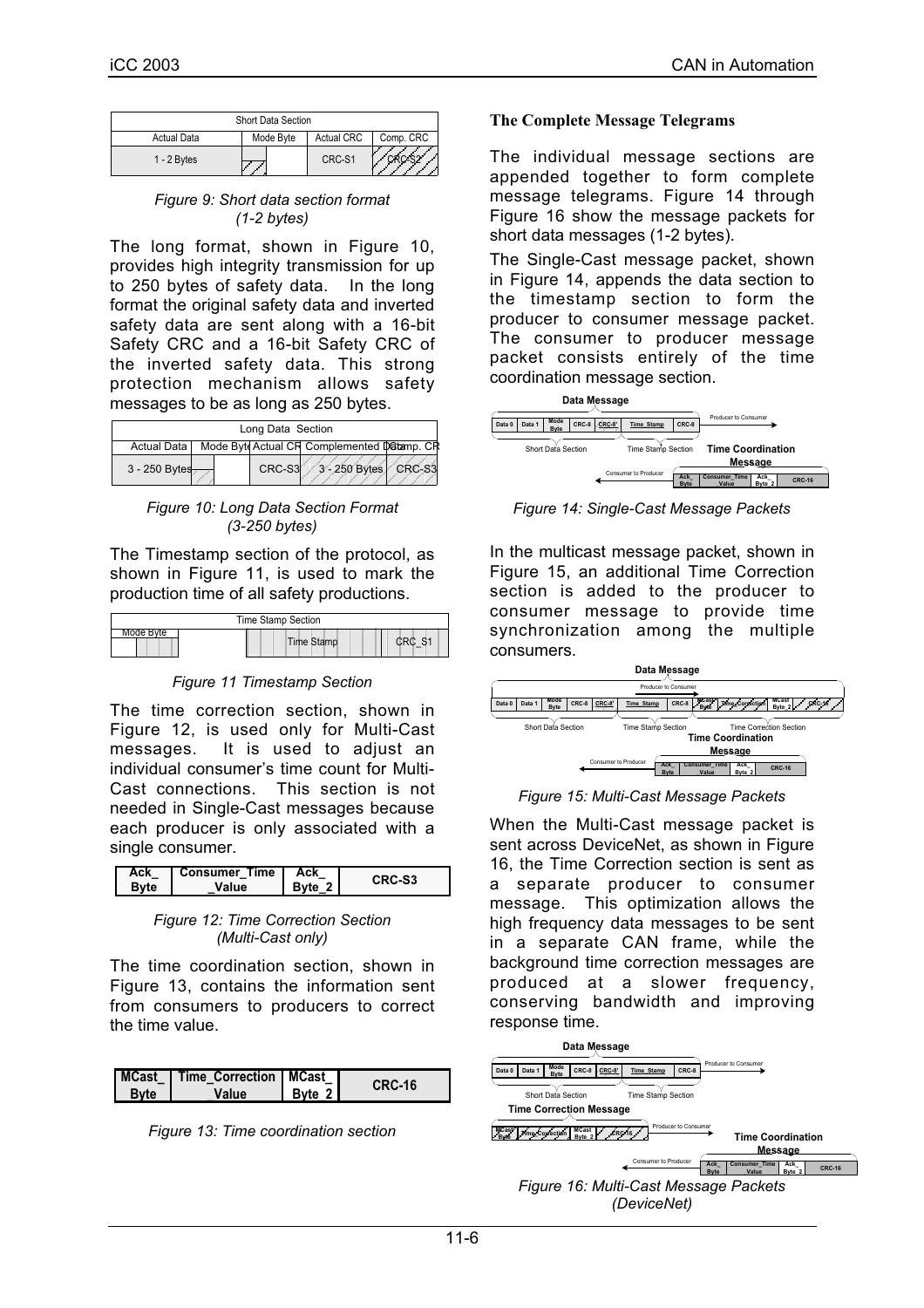The complete message telegram for long messages is formed by replacing the short data section in Figure 14 through Figure 16 with the long data section shown in Figure 10.

# **Configuration**

Before safety devices can be used in a safety system, they must first be configured and connections must be established. The process of configuration requires configuration data from a configuration tool to be placed in a safety device. There are two possible sequences for configuration:

- Configuration Tool directly to device, or
- Via an intermediate device.

In the configuration tool to device case, as shown in Figure 17, the configuration tool writes directly to the device to be configured (1) (2).

In the case of intermediate device configuration, the tool first writes to an originator (1) and the originator writes to the target using an Originator to Target Download (3) or a *Safety\_Open* service (4). The *Safety\_Open* service (4) is unique in that it allows a safety connection to be established at the same time that a device is configured.



*Figure 17: Configuration Transfers*

## **Connection Establishment**

The CIP protocol provides a connection establishment mechanism, using a *Forward\_Open* service which allows producer to consumer connections to be established locally or across multiple links via intermediate routers. An extension of the *Forward\_Open* , called the *Safety\_Open* service has been created to allow the same multi-link connections for safety.

There are two types of *Safety\_Open* requests:

- Type 1: With configuration
- Type 2: Without configuration

With the Type 1 *Safety\_Open*, configuration and connections are established at the same time. This allows rapid configuration of devices with simple and relatively small configuration data.

With the Type 2 *SafetyOpen*, the safety device must first be configured and the *SafetyOpen* then establishes a safety connection. This separation of configuration and connection establishment allows the configuration of devices with large and complex configuration data.

In both cases, the SafetyOpen establishes all underlying link layer connections: across the local link as well as any intermediate links and routers.

## **Configuration Implementation**

CIP Safety provides the following protection measures to ensure the integrity of configuration:

- Safety Network Number
- Password Protection
- Configuration Ownership
- Configuration Locking

# **Safety Network Number**

The safety network number provides a unique network identifier for each network in the safety system. The safety network number combined with the local device address allows any device in the safety system to be uniquely addressed.

## **Password Protection**

All safety devices support the use of an optional password. The password mechanism provides an additional protection measure, prohibiting the reconfiguration of a device without the correct password.